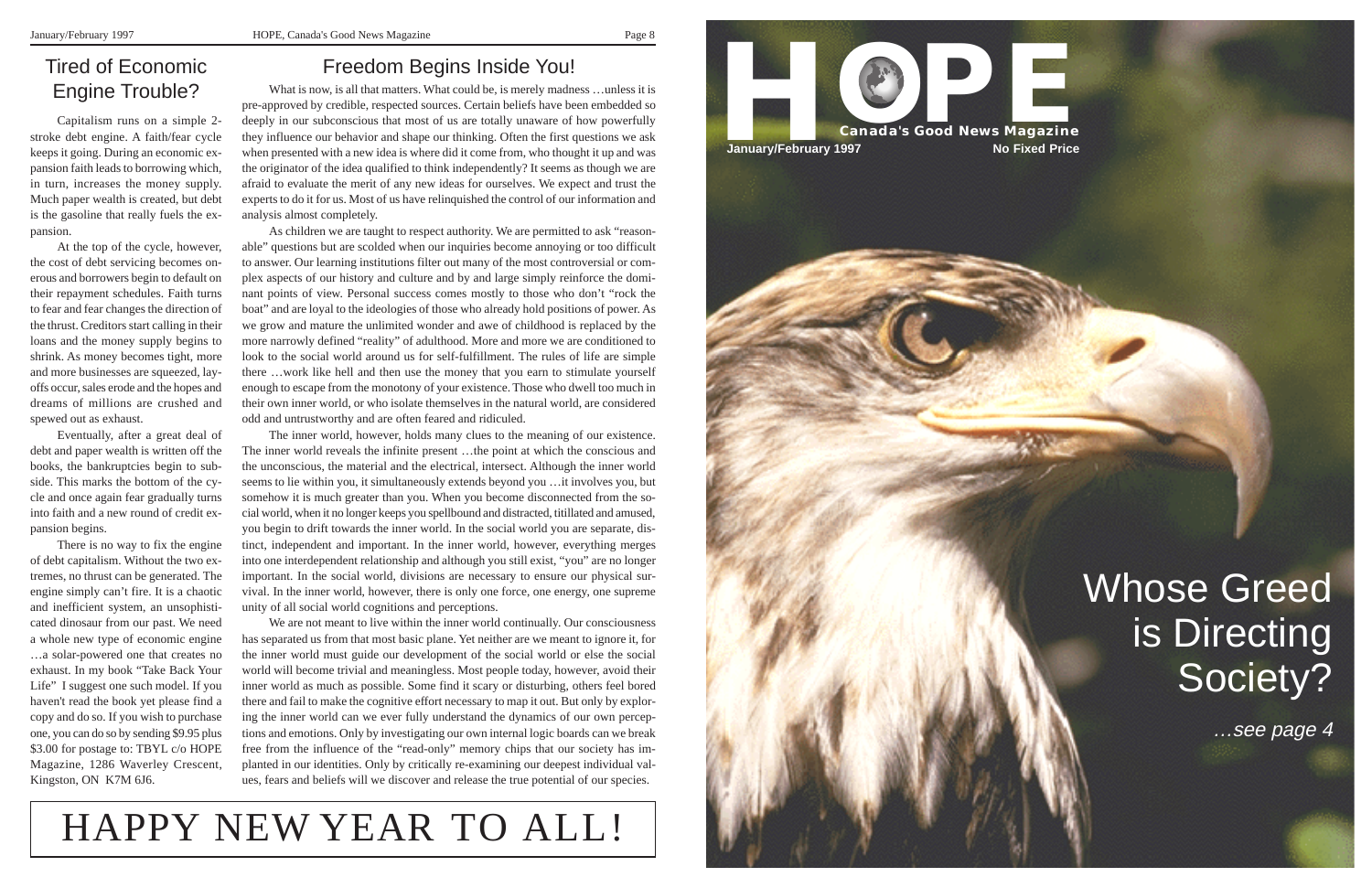Much has already been written on the negative consequences of society's technological advancement. Many have pointed to the disintegration of the traditional family, to the weakening of the authority of the state and the church, and to the psychological, emotional and social problems that the hyperactive pace of modern day commerce creates, and have suggested that they might be viewed as a few of the "costs" of progress. But a far more revealing and even frightening truth becomes evident when one considers the language that is used to frame the assertion itself. That all things must be measured and evaluated in terms of trade and commerce is startling. That society has so deeply internalized the "logic" of commerce, the "common sense" of business, and the superficiality of the marketplace is indeed frightening. That as a species we are now prepared to accept so many tremendously negative outcomes simply because we "must" do so in order to conform to the ludicrous logic and dogma of the science of self-interest, the economy, is in fact tragic.

By nature we are much more complex creatures than that. We have philosophical and spiritual tendencies which defy the simplistic laws of the markets. We have artistic and creative yearnings that rebel against the repetitious efficiency of mass-production. We have a curiosity and a thirst for adventure that the routine of the marketplace can never satisfy. We have a need for love and acceptance that all the money in the world could never buy.

But we have been trained to think about life in terms of what is practical according to the marketplace. The cost of high quality durable goods is too great so we must accept disposable, inferior, mass-produced merchandise. The cost of stimulating, artistic, living workspaces are too great so we must accept mechanized, impersonal working environments. The cost of a clean environment and pure food is much too expensive so we must accept toxic waste and chemically engineered foodstuffs. Is the human race suicidal? How long can we race the engines of our cities in this garage called earth before the exhaust of our insanity destroys us? There is no garage door to open. The hole in our ozone layer is only making things worse!

As a species we are capable of much, much more. In fact, we have hardly even begun to explore what our natural potential might be. We only understand a tiny fraction of how our brains and bodies work. We know even less about the natural world around us. We spend far more to study the way the markets work than we do to explore the way the environment or our solar system works. We spend enormous sums to service and rehabilitate machinery yet we resent and avoid the same investment into people. We don't even know how to measure the value of contentment, honesty or kindness, nor do we have any idea of the true cost of cruelty, greed or despair.

Rather than evolving as a species towards kindness, harmony and knowledge, we seem to be devolving towards fear, chaos and ignorance. The depth of our thinking is being compressed into a single, shallow, materialistic plane. Life has become synonymous with production so that we can "earn" the right to consume. Our lives have become like any empty room that we rent out to our employers because we have no use for it ourselves. We would, of course, like to fill it with interesting things and use it ourselves, but we just can't afford to anymore. Times are tough you know. Maybe later, when we retire, we will finally be able to occupy that room ourselves. What a pitiful waste of a sacred potential!

We must all stop thinking in terms which are confined by the language of economics. The true "price of progress" is that we should even try to evaluate what is happening to our society in terms of prices or costs. What we must surrender to consider our dilemma from such a shallow vantage point is the essence of all that we are losing. What progress is destroying is invaluable and priceless. To try and estimate its cost is to miss the point completely. Once we allow the language of the marketplace into the discussion of our dilemma, the debate becomes useless for that logic itself IS the problem and it precludes any further evolution beyond it. Progress is destroying is our objectivity and our ability to evaluate our situation on a human scale. The ethical and spiritual aspects of our lives must not become irrelevant, for they are the fruits of our evolution, the pearls of our history. They are invaluable and priceless and they alone can lead us to the better world we seek.

Goodness is just too big to handle. We don't talk about it. We don't even think about it most of the time. But why? It is probably the most important part of life. Goodness is too formal, too perfect, too frightening. Goodness isn't fallible and fragile like us. So we shorten its name to Good, to familiarize it and contain it. We attach it to something concrete like "good wine" or "good looks" or "mmm …tastes good!" In doing so we change it from something absolute and perfect to something subjective, something personal.

Good becomes more comfortable, more workable, more human. We can argue about whether something is really good or not. We can excuse ourselves from the responsibility of seeking and knowing Goodness. We can abandon Goodness and still point to many things about ourselves that are good. I can be a good golfer or a good businessman without knowing the first thing about

Goodness.

When our first child was born we

named him Benjamin. It was a powerful, majestic name that conveyed the emotional and spiritual intensity of the act of creation, the gift of life. It expressed our pride and our joy as parents and reflected the hope that our precious son might be strong and wise and noble. Now many parents have chosen grand names for their children, like Benjamin or Joseph or Elizabeth. But as with Goodness, such names are too formal, too intense, too unfamiliar. So most often, we allow others to shorten them, to make them more common for every day use. Our Benjamin became Benji, when he was childish and cute, and later just Ben. Joseph becomes Joe and Elizabeth, Liz or Beth. It seems the shorter that we can make our words, the more personal and comfortable they become. He, she, we

and, or course, the ultimate one letter word I. Well what if someone, somewhere, sometime long ago applied the same reasoning to the word "good" (the already familiarized diminutive of Goodness) and came up with the name God. Does this not fit the pattern? Does this not sum up the dilemma we now face in our relationship with God. Is not God just a more manageable label for something that is too intense and too complex to understand. A personal name that trivializes something which can only be defined sub-



jectively. God is a very malleable clay. It can be shaped a million different ways by a million different people. Like good it can be adapted to fit the circumstances and incidents which surround it. In other words, it is almost meaningless because it has no widely shared or common meaning at all. Its usage can be twisted, manipulated and adapted to suit almost any purpose. Like so much of our language today, the words God and good can be used

as weapons of deception to lead us away from

Goodness.

It is no use arguing about the nature of God or trying to define the attributes of good. What society needs to do instead is to turn back to Goodness …to study it, to meditate on it, to pursue it relentlessly. Even the most hardened cynic can not deny its existence. Goodness is absolute and it can not be adulterated. Goodness is the tendency to move in a direction away from self-interest. Goodness breaks through the cracks in the concrete of good and is the desirable exception to all the rules. Goodness puts the needs of others first. Goodness brings us all closer together and recognizes that we are all part of the same relationship, the same science, the same magnificent chemistry called life!

## The **Price** of Progress

## Who Invented God?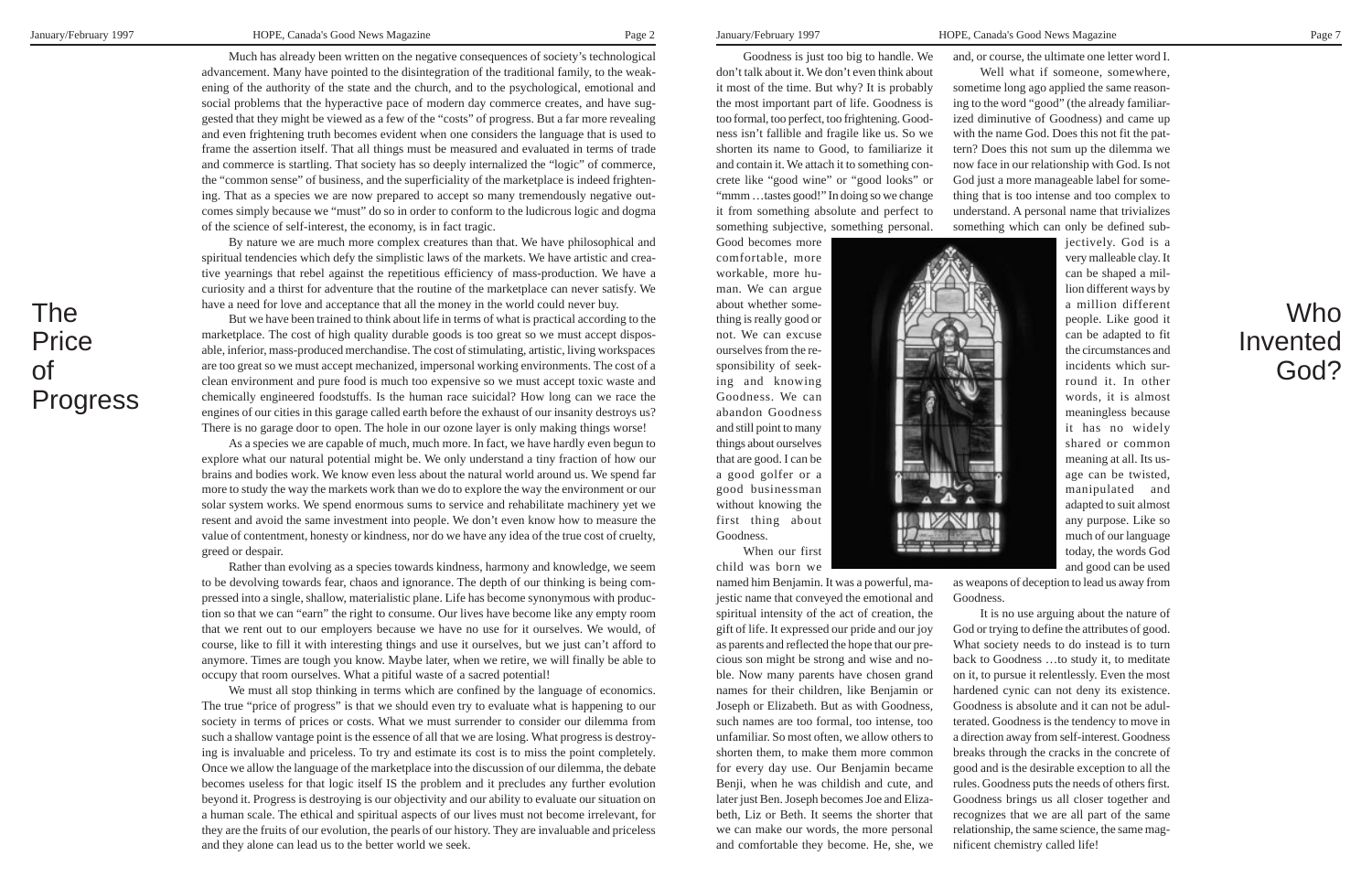Discontent with the low rate of return on his capital, Mr. Businessman (Mr. B) decides to reexamine his costs and adjust his prices in order to increase his profits. First he makes a list of all the expenses that he must pay each month, his rent, his electricity, his phone, his payroll, etc. After totalling these expenses he divides that amount by the number of items he produces and sells in an average month. He calls this figure his fixed cost per unit.

Next he calculates the cost of all the raw materials and supplies that he uses during the month to produce and sell his products. He calls this figure his variable cost. Then he adds his fixed and variable costs together (to get his total cost per unit). Finally, he adds another 20% of his total cost to his selling price in order to ensure a "healthy" profit margin for his business.

Now think about that last step for a minute. After calculating the true value of his products, Mr. B increased his selling price by another 20% to secure his desired profits. In other words, Mr. B decided to overcharge each one of his customers by 20%. Or, to put it another way, Mr. B decided to raise his prices by 20% even though all of his business costs, including his own labour, would have been covered at a price that was 20% lower. Is not the notion of profit nearly identical to that of robbery? Is Mr. B not trying to rob his customers of 20% of their money? Is this not the same as if Mr. B's customers only paid him for 80% of the merchandise which they took from his store?

No, that would be different you say because Mr. B's customers can choose freely not to purchase his products, therefore they must be willing to pay his prices, whereas a robber who conceals the merchandise that he is stealing fails to obtain Mr. B's agreement with the transaction. But must Mr. B reveal to his customers that he is overcharging them by 20%? Of course not. And if Mr. B happens to be a landlord, for instance, can his poor tenants freely choose to do without a place to live during the cold winter months because Mr. B's prices seem too high? Not likely. Can Mr. B's customers do without light, water, heating, or decent food and clothing either? What about telephone and transportation? Given their limited income levels, how many "no" decisions can Mr. B's customers really afford to make? How willing and voluntary then are their decisions to pay his prices? What real choice have they got, particularly when there are only a handful of large Mr. Bs offering any choices and all of the options that are available are priced at pretty much the same level? If Mr. B can continue selling you \$8 or \$7 or \$6 worth of merchandise for \$10, how long will it be before you too are unable to afford to buy all that you need?

This is the hidden curse of productivity and profits. They rob dollars from consumers and give them to businesses, and we respect the shrewd businessman for his skill and ability. But when the reverse is practised and a consumer is caught stealing from a businessman he is criminalized and despised. The point here is not to argue about whether or not one instance is more right or wrong than the other. That is surely dependent upon your own social position and personal level of comfort. What is important is to understand the similarities and connections between the two. The issues are clearly not as black and white as we have been led to believe (ie. profits are good and stealing is bad). When the Mr. Bs do extremely well, many more consumers/ workers must do relatively poorly. There is ample evidence of this today (witness the connection between corporate downsizing and soaring corporate profits).

The Mr. B story is given here simply to illustrate the kind of moral complexity that lies just beneath the surface of some of even our most basic social assumptions. Each individual citizen must recognize the need to independently re-examine the core attitudes and beliefs that have been imbedded in their thinking since they were children. Much of our behavior is based upon a set of core assumptions that remain largely inaccessible to our conscious minds. These values and beliefs are like the ROM (read only memory) chips of our personalities. They were programmed for us by our parents, our teachers, our employers and many other significant others in our lives as well as, in a large part, by television and the media. As adults we must teach ourselves to think independently and re-evaluate everything that we have been taught to believe about ourselves and the world around us. Only by making the enormous cognitive effort that it takes to reprogram this hidden architecture of our personalities can we ever hope to obtain the intellectual independence and true personal freedom that we all crave.

## Is Mr. B a Thief?

unprepared store staff are to deal with informed or principled customers. We really have allowed ourselves to become retail sheep, accepting whatever products are selected for us by the corporate buyers and offered to us as choices. But these are not the only choices we have. There are probably hundreds of other variations and independent manufacturers for almost every product you can imagine. We must no longer just blindly accept the choices given to us. We must take a leadership role, define our own needs and then direct the merchants to fulfill them. A store owner may not respond to an isolated or occasional request for a certain type of product, but how long would a wise businessman ignore the same request if it were repeated by ten or twenty different customers a week.

Start conditioning your independence slowly and build. Your democratic muscles are probably very weak from disuse. If you over exert yourself you will feel too much discomfort and stop training. Concentrate initially on only one or two of your easiest buying habits to change. For example, if one of your ultimate goals is to stop supporting large, multi-national corporations with your purchases, you could start heading towards it by deciding to use only independent, locally-owned businesses to fulfill your fast-food needs. Then the next time you wanted a coffee and doughnut, or a burger, for instance, you would go out of your way, if necessary, to avoid using a Tim Horton's or a MacDonalds, and would instead make a point of finding an independent, locally-owned business to support. Once your fast food habits were successfully re-programmed, you could then move on to a more difficult category like furniture, clothing or hardware. Set realistic goals and have fun with them. Promise yourself that you will never buy another pair of foreign-made boxer shorts, for example, and then stick to it. If your friends tease you about your determination, tell them you don't want to live in a country that can't even make its own underwear.

Certainly there will be a tradeoff. Your independence will cost you a premium. You may have to buy one less Nintendo game for your children, see one less movie a month, drink one less bottle of wine a week, or buy one less pair of shoes a year to be able to afford your new lifestyle. But good god is it not worth it in the long run?

The same approach will work with the politicians. We must refuse to discuss our country's problems according to the terms and boundaries which they define for us. We must exert the same degree of independent effort to locate alternative sources of information to educate ourselves about the true nature of our problems. We must define the issues for ourselves and then direct the politicians to act on our behalf.

We must all stop blaming other people and acknowledge that each and every one of us is partially responsible for the social and economic problems that the world is facing. No one is going to come along with a magic solution and suddenly save us. Each and every citizen must take immediate, direct, personal action to preserve freedom and democracy and to avert our mindless march into the new world order.

#### Stop blaming the corporations

*…continued from page 5*

HOPE is published six times a year by Don Findlay, an independent researcher living in Kingston. Recognizing the need to demonstrate new, more cooperative ways of doing things led to the decision not to charge a fixed price for this magazine. HOPE now relies entirely on the wisdom and generosity of its readers for its survival. HOPE *trusts* you, the reader, to judge the value of this publication for yourself. If you feel that it makes an important contribution to society and you wish to help it to continue and grow, then please send a donation to the address below. If you wish to sponsor the printing of additional copies of HOPE, its current short-run printing costs are about \$30 per 100. If you ask for it, a credit in your name will be printed in the run that you sponsor. All of the time and labor that is expended in producing HOPE is volunteered.

Please feel free to photocopy or reproduce this magazine electronically. Letters to the editor, opinion pieces and "hopeful" stories are always welcome and should be addressed to: HOPE Magazine, 1286 Waverley Crescent, Kingston, ON, K7M 6J6